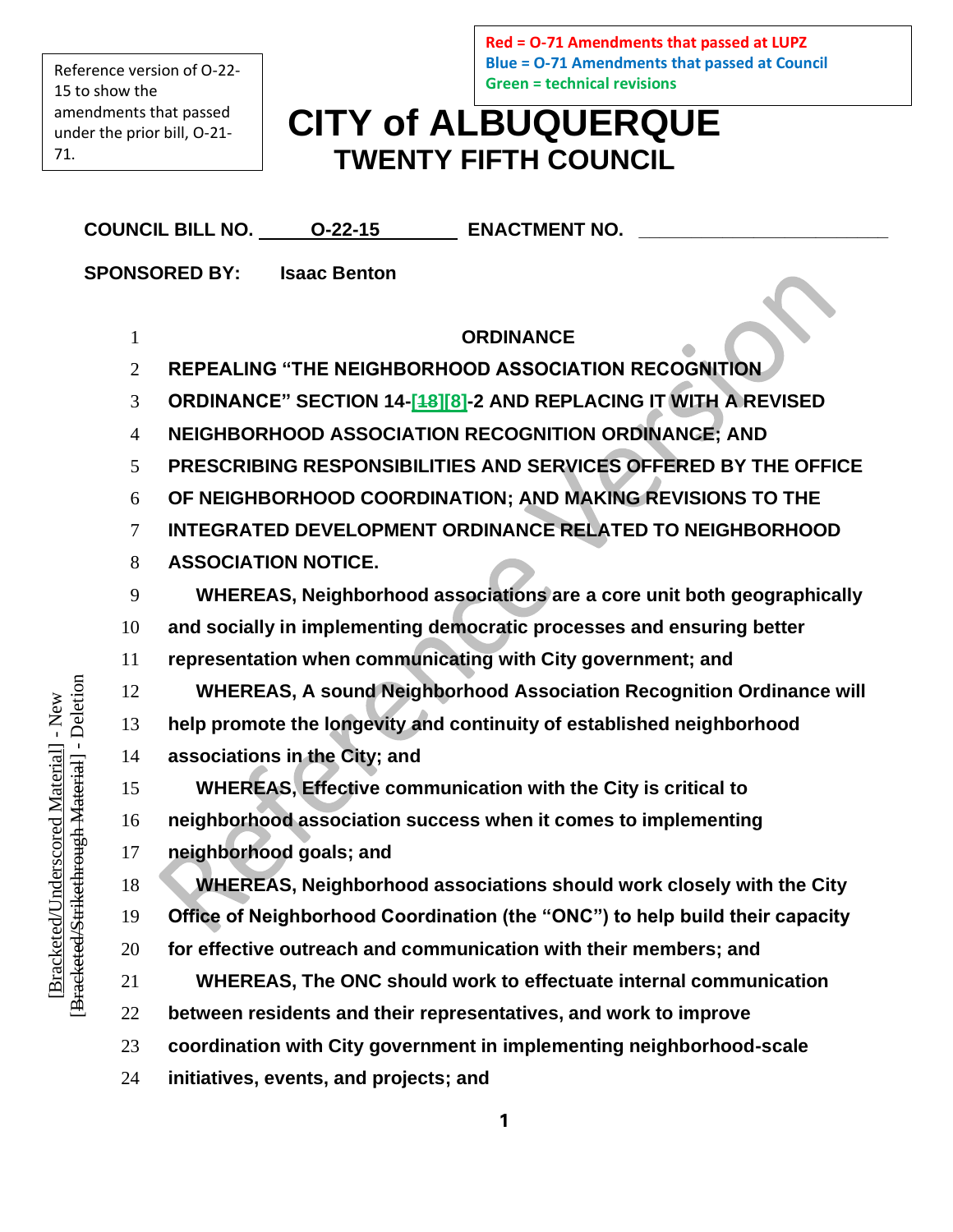**WHEREAS, The ONC should continually assess and work to improve its capacity to provide and maintain a level of equitable access to information, resources, and technical assistance for all neighborhood associations regardless of their size and operational capabilities; and**

 **WHEREAS, the purpose of §14-8-2 et seq. is to promote the objectives and observations specified by the above legislative findings, while not limiting opportunities for any other person or non-recognized groups, to offer input directly into the City's decision-making processes; and**

 **WHEREAS, the City conducted a two-year long public process known as the Neighborhood Engagement Process to help inform the updates proposed in this ordinance; and**

 **WHEREAS, the Neighborhood Engagement Process was implemented to garner meaningful input and ideas from neighborhood groups, individuals, City Administration and City Council about how best to revise the existing** 

**ordinance and ensure that inclusiveness, equality and democratic processes** 

**are standardized in the updated ordinance; and**

 **WHEREAS, the recommendations were outlined in a comprehensive summary report at the conclusion of the Neighborhood Engagement Process, and these recommendations guided provisions of the updated ordinance[.] [; and]**

**[WHEREAS, the concept of modern neighborhood associations is at least in** 

**part rooted in changes in attitudes toward civic participation precipitating in** 

**the 1960s, and federal policy that required governments to engage with** 

**community members during urban planning processes; and**

**WHEREAS, neighborhood associations can serve an important role in** 

**engaging community members at a grassroots level in local social justice and** 

**community issues, and in promoting collaborative community planning; and**

- **WHEREAS, neighborhood associations are a source of important input**
- **from the community as they bridge the gap between residents and the**
- **government by providing information and engagement opportunities, and**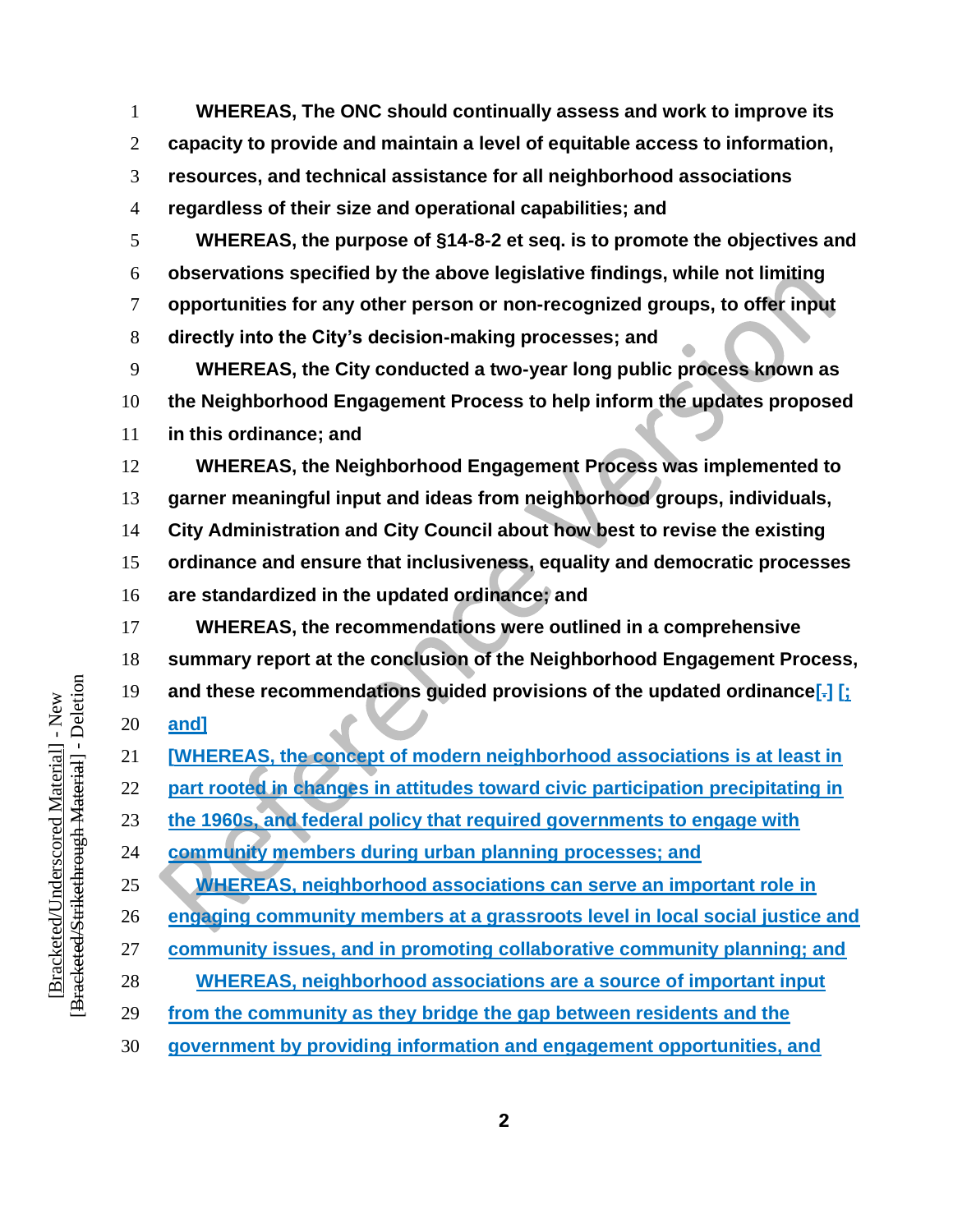| 1              | offer citizens a stronger role in organizing social change efforts in their       |
|----------------|-----------------------------------------------------------------------------------|
| $\overline{2}$ | neighborhoods; and                                                                |
| 3              | <b>WHEREAS, urban planners and development professionals can sometimes</b>        |
| 4              | have better access to those holding legislative powers, and in administering      |
| 5              | this ordinance the City recognizes the need for a constructive interface          |
| 6              | between neighborhood groups and the City to help address mistrust between         |
| 7              | neighborhood groups and the City, and to help overcome knowledge, access          |
| 8              | and experience barriers that could effectively quiet neighborhood voices when     |
| 9              | engaging urban planners and the City in various planning processes; and           |
| 10             | <b>WHEREAS, the growing complexities and interconnectedness of City</b>           |
| 11             | issues and concerns demands collaboration amongst the City, its                   |
| 12             | governmental partners, City businesses, and neighborhood associations; and        |
| 13             | <b>WHEREAS, the City's engagement of neighborhood associations should</b>         |
| 14             | always be through the lens of promoting stronger and more informed                |
| 15             | participation, as opposed to a means of appeasing obligations to take input       |
| 16             | while seeming to pursue contrary objectives; and                                  |
| 17             | <b>WHEREAS, in addition to neighborhood associations, it is also important to</b> |
| 18             | recognize neighborhood coalitions that have developed in the City because         |
| 19             | they can serve to link together broader community interests and serve as          |
| 20             | resources for less established associations.]                                     |
| 21             | BE IT ORDAINED BY THE COUNCIL, THE GOVERNING BODY OF THE CITY OF                  |
| 22             | <b>ALBUQUERQUE:</b>                                                               |
| 23             | <b>SECTION 1. REPEAL</b>                                                          |
| 24             | §14-8-2 the Neighborhood Association Recognition Ordinance is hereby              |
| 25             | repealed.                                                                         |
| 26             | <b>SECTION 2. New provisions for Neighborhood Association Recognition</b>         |
| 27             | and other provisions for organized groups in §14-8-2 are hereby enacted as        |
| 28             | follows:                                                                          |
| 29             | "[14-[48][8]-2-1 SHORT TITLE Sections §14-8-2-1 et seq. shall be cited as the     |
| 30             | "Neighborhood Association Recognition Ordinance"                                  |
| 31             | <u>14-[48][8]-2-2 DEFINITIONS.</u>                                                |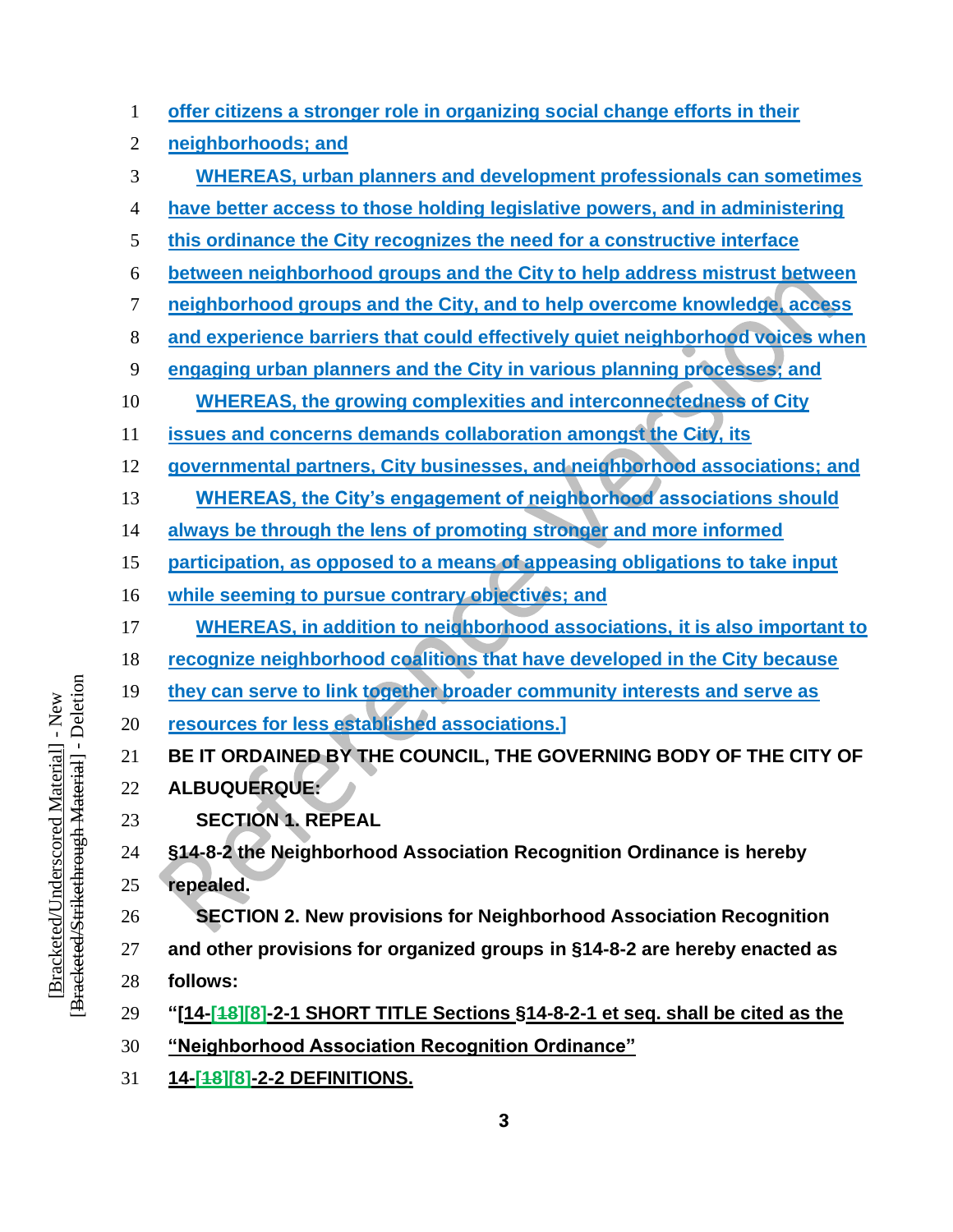| 1              | For the purpose of §§ 14-8-2-1 et seq., the following definitions shall apply   |
|----------------|---------------------------------------------------------------------------------|
| $\overline{2}$ | unless the context clearly indicates or requires a different meaning.           |
| 3              | BUSINESS OR COMMUNITY GROUP. An organized group of residents or                 |
| 4              | businesses located within the City, but who may not necessarily reside within   |
| 5              | an identifiable geographic boundary.                                            |
| 6              | <b>HOMEOWNER ASSOCIATION. An organization located within the City that</b>      |
| 7              | is subject to state statute §47-16-2 The Homeowner Association Act.             |
| 8              | <b>[IN-PERSON. In-person meetings and voting may include the use of virtual</b> |
| 9              | online meetings.]                                                               |
| 10             | <b>NEIGHBORHOOD ASSOCIATION. A voluntary organization or association</b>        |
| 11             | formed by [persons] [property owners and/ or residents] within a specified      |
| 12             | geographic boundary within the City.                                            |
| 13             | NEIGHBORHOOD COALITION. A group of two or more Neighborhood                     |
| 14             | Associations and/or Homeowner Associations, together with any community         |
| 15             | or business groups and any individual members [who are residents of the         |
| 16             | City] [within a specified geographic boundary within the City].                 |
| 17             | <b>RECOGNIZED NEIGHBORHOOD ASSOCIATION. A neighborhood</b>                      |
| 18             | association that meets the criteria described in §14-8-2-3 et seq.              |
| 19             | <b>RECOGNIZED NEIGHBORHOOD COALITION. A neighborhood coalition that</b>         |
| 20             | meets the criteria described in §14-8-2-4 et seq.                               |
| 21             | <b>§14-8-2-3 APPLICATION AND CRITERIA FOR RECOGNITION OF</b>                    |
| 22             | NEIGHBORHOOD ASSOCIATIONS.                                                      |
| 23             | Any neighborhood association may request designation as a<br>А.                 |
| 24             | recognized neighborhood association by submitting a request to the Office of    |
| 25             | Neighborhood Coordination (the "ONC") on forms provided by the ONC,             |
| 26             | together with a copy of the neighborhood association's most current bylaws.     |
| 27             | The City shall recognize each neighborhood association requesting<br>В.         |
| 28             | status as a recognized neighborhood association under this ordinance where      |
| 29             | the neighborhood [association's bylaws, at a minimum, demonstrate               |
| 30             | conformance with all of the following criteria] [association conducts itself    |
| 31             | fairly, openly, and democratically. Neighborhood associations will be deemed    |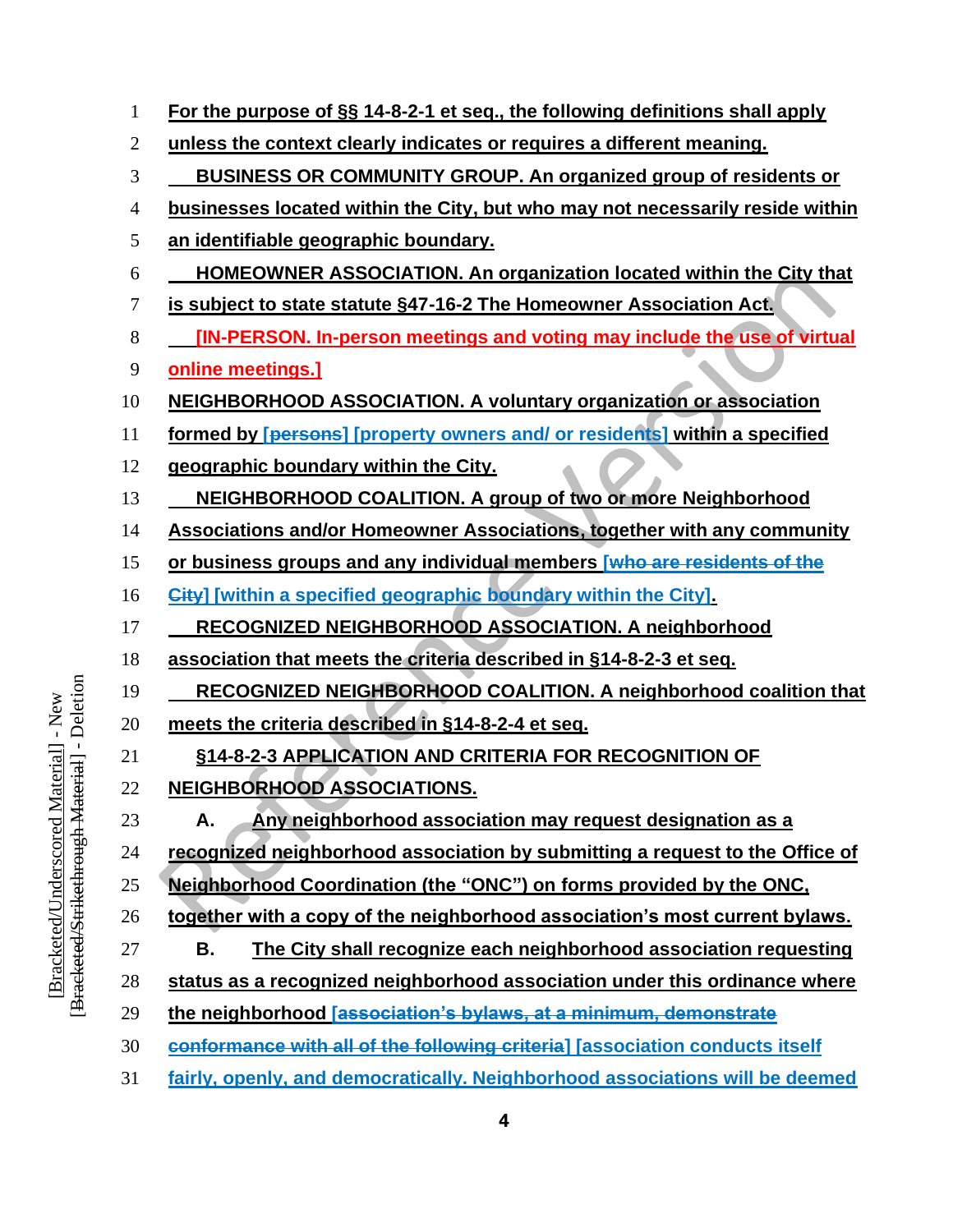| 1              | to satisfy this obligation when their bylaws demonstrate, or their conduct is  |
|----------------|--------------------------------------------------------------------------------|
| $\overline{2}$ | not otherwise inconsistent with, the following criteria:]                      |
| 3              | The geographic boundaries of a recognized neighborhood<br>1.                   |
| 4              | association must be reasonable. Boundaries will be considered reasonable       |
| 5              | when:                                                                          |
| 6              | They are contiguous; and<br>a.                                                 |
| 7              | b.<br>They encompass an area of the city that is greater than 15               |
| 8              | acres, but not more than one square mile; and                                  |
| 9              | They do not overlap with the boundaries of any other<br>c.                     |
| 10             | recognized neighborhood association; or                                        |
| 11             | The boundaries were in existence and recognized by the City<br>d.              |
| 12             | as of October 20, 2017 and the neighborhood association is still in recognized |
| 13             | status as of the date this ordinance is enacted.                               |
| 14             | 2. Membership must be open to all [adult] persons residing within the          |
| 15             | boundaries, and to each place of business within the boundaries. Membership    |
| 16             | shall not be limited by race, creed, religion, color, gender, gender identity, |
| 17             | sexual orientation, age, heritage, national origin, or income. The recognized  |
| 18             | neighborhood association shall in good faith take all reasonable steps to have |
| 19             | its membership evenly distributed throughout its boundary, and all members     |
| 20             | must be eligible to hold any officer position within the association.          |
| 21             | 3. The bylaws must expressly identify the process of succession when           |
| 22             | an officer steps down voluntarily or is removed, and how vacant positions will |
| 23             | be filled.                                                                     |
| 24             | 4. Only those persons within the boundaries of the association who             |
| 25             | have affirmatively joined the neighborhood association may be counted as       |
| 26             | members. The bylaws must clearly identify how membership is established.       |
| 27             | [Dues may be collected, however payment] [Payment] of dues cannot be a         |
| 28             | prerequisite of membership or voting rights in the association.                |
| 29             | The association shall hold an annual meeting. It shall notify the ONC<br>5.    |
| 30             | of this meeting [at least two weeks in advance], and make a reasonable         |
| 31             | attempt to give written notice to all households and businesses within its     |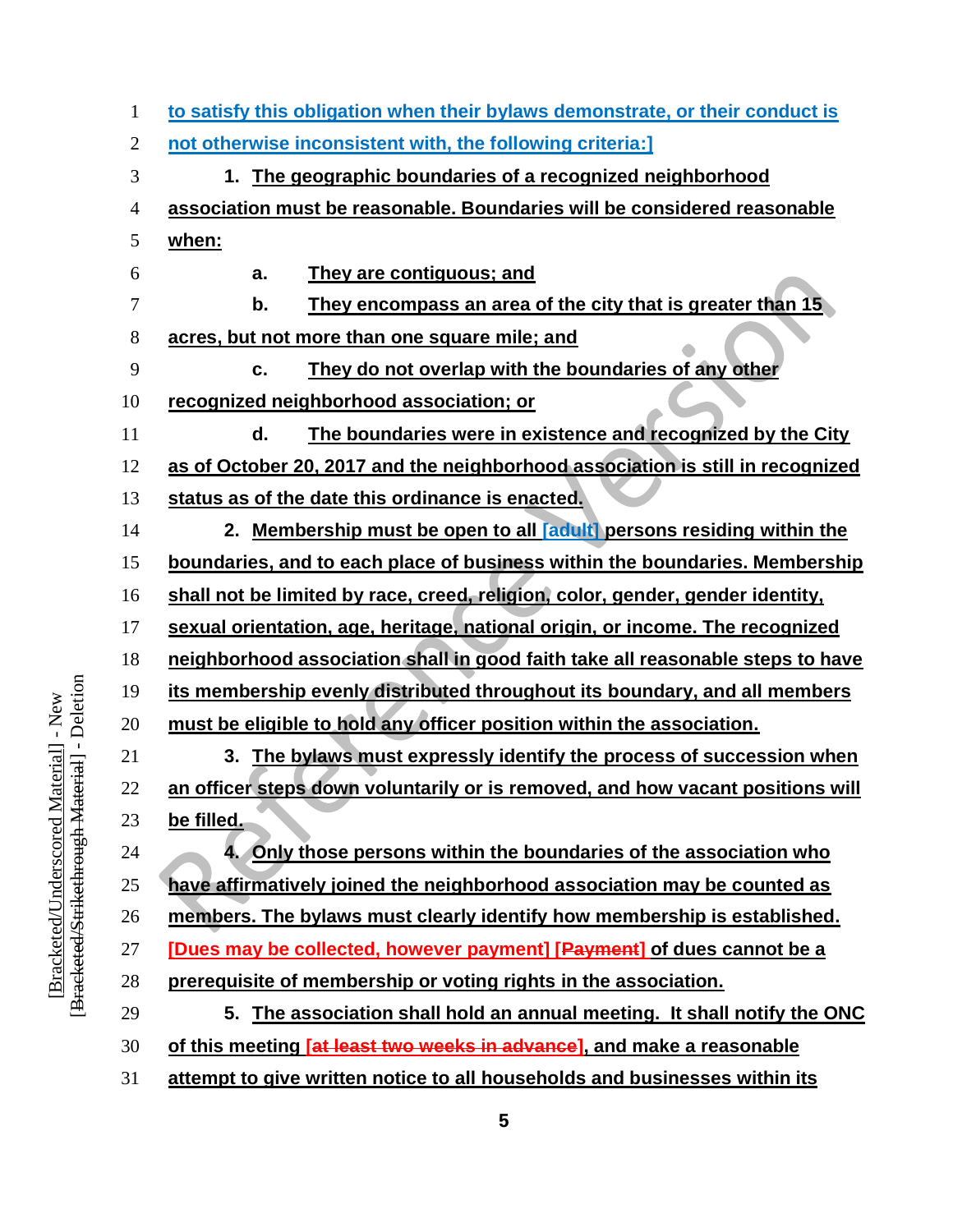| $\mathbf{1}$   | boundaries at least two weeks in advance through placement of one or more           |
|----------------|-------------------------------------------------------------------------------------|
| 2              | signs at prominent locations within the neighborhood association boundaries         |
| 3              | and one or more of the following:                                                   |
| $\overline{4}$ | U.S. mail; or<br>a.                                                                 |
| 5              | b.<br>Delivered flyers; or                                                          |
| 6              | Website or social media posting; or<br>c.                                           |
| 7              | E-mail, text message, direct message through social media, or<br>d.                 |
| 8              | other form of electronic messages delivered to the known address of each            |
| 9              | member.                                                                             |
| 10             | 6. The association shall not hold a vote of the general membership on               |
| 11             | any question or candidate(s) unless it is advertised through the methods            |
| 12             | described in subsection 5 above, at least seven days in advance.                    |
| 13             | 7. Bylaws should be reviewed regularly, but no less frequently than at              |
| 14             | least once every ten (10) years, and revised and resubmitted to the ONC only        |
| 15             | as may be necessary to reflect changes in election processes, organizational        |
| 16             | structure, or communication processes. If none of these changes have taken          |
| 17             | place, the association is not required to revise its bylaws.                        |
| 18             | 8. The recognized neighborhood association shall identify an orderly                |
| 19             | and democratic process for making representative determinations and                 |
| 20             | decisions on behalf of the association. For the purposes of this section, a         |
| 21             | recognized neighborhood association's process shall be deemed orderly and           |
| 22             | democratic if decisions are made via a majority [vote] of the [total votes cast     |
| 23             | by] association's officers [, directors,] or members. If an election or vote of the |
| 24             | membership is held, it will satisfy the requirements of this paragraph where:       |
| 25             | Members are given advance notice as prescribed by §14-8-2-<br>a.                    |
| 26             | 3(B)(6), above; and                                                                 |
| 27             | <b>Each member is afforded the ability to vote using [at least]</b><br>b.           |
| 28             | one of the following methods: in-person, mailed paper ballot, or electronic         |
| 29             | means (except that elections held at the annual meeting must be voted on in         |
| 30             | person consistent with subsection 9 below); and                                     |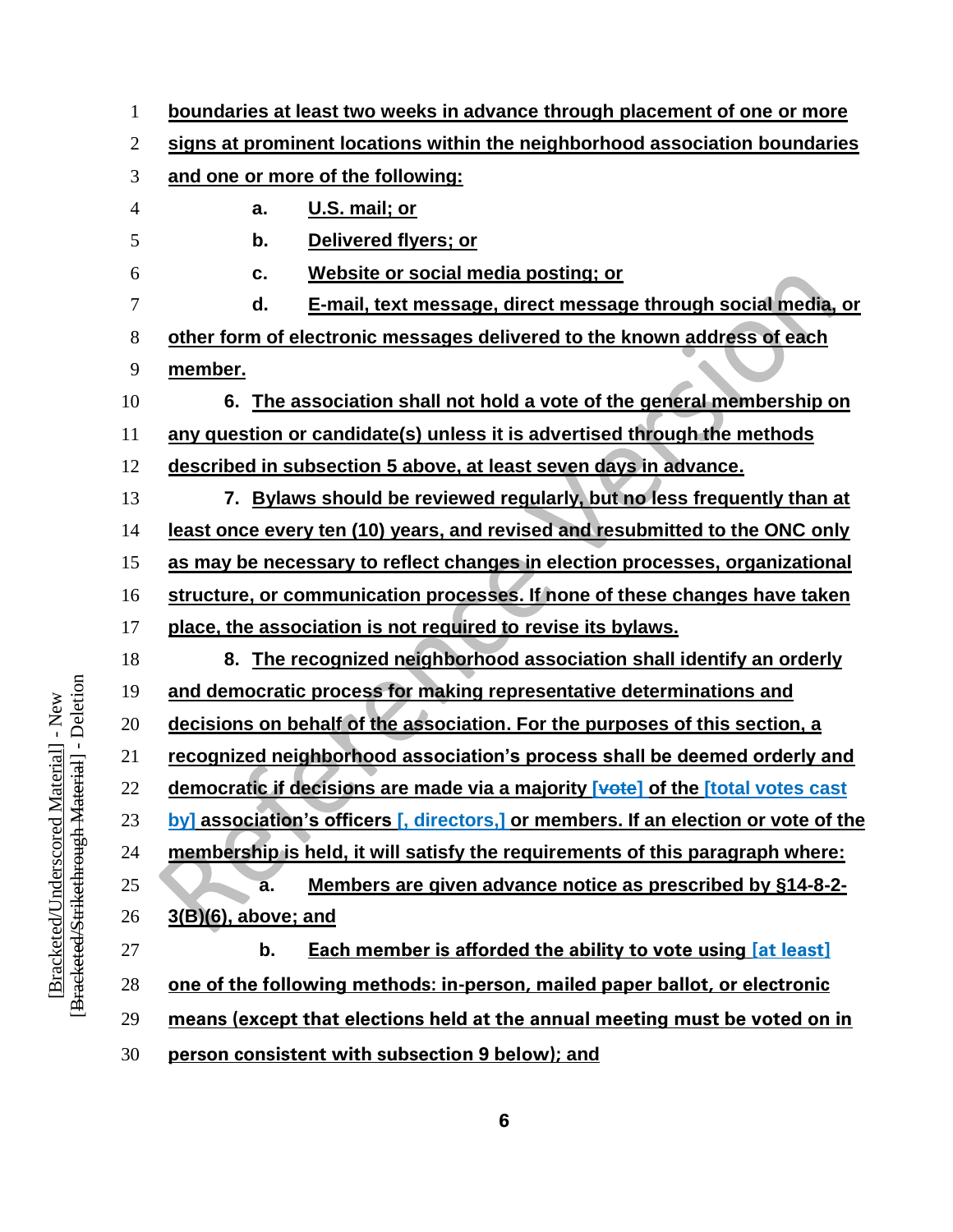| 1              | <b>If a virtual online meeting is used for an in-person vote, votes</b><br>c.  |
|----------------|--------------------------------------------------------------------------------|
| $\overline{2}$ | must be recorded via a roll call vote.]                                        |
| 3              | When voting occurs by paper ballot, results are tallied by a<br>d.             |
| 4              | committee consisting of two or more members of the association and reported    |
| 5              | to association members in writing either electronically or hard copy.          |
| 6              | Electronic ballots must be canvassed in the same method, or through other      |
| 7              | reasonable methods.                                                            |
| 8              | 9. With the exception of elections held at the annual meeting, voting          |
| 9              | may be done] [a recognized neighborhood association must hold votes by at      |
| 10             | least one of the following mechanisms: electronically or by mail-in or paper   |
| 11             | ballot.                                                                        |
| 12             | C.<br>Officers of recognized neighborhood associations shall submit an         |
| 13             | annual report to the ONC within sixty (60) days of their annual meeting. This  |
| 14             | annual report shall be submitted via U.S. Mail or via an e-mail from the       |
| 15             | neighborhood board. The annual report must at a minimum contain the            |
| 16             | following information:                                                         |
| 17             | Number of members for the previous year; and<br>1.                             |
| 18             | Two designated points of contacts, who shall be responsible to<br>2.           |
| 19             | receive notices, including e-mail addresses, phone numbers, and mailing        |
| 20             | addresses; and                                                                 |
| 21             | Names, addresses, e-mail addresses, and available phone numbers<br>3.          |
| 22             | of current neighborhood association officers and/or board members; and         |
| 23             | 4. An updated copy of the bylaws only if they have been amended since          |
| 24             | last submitted; and                                                            |
| 25             | 5. [A statement] [Evidence] of how the annual meeting was noticed              |
| 26             | pursuant to §14-8-2-3(B)(6), above [, for example a copy of the flyer that was |
| 27             | used]                                                                          |
| 28             | Failure to comply with any of the preceding criteria will result in a<br>D.    |
| 29             | notification of noncompliance being sent to the recognized neighborhood        |
| 30             | association officers and/or board members from the ONC. Upon receipt of this   |
| 31             | notice, a recognized neighborhood association must offer evidence of           |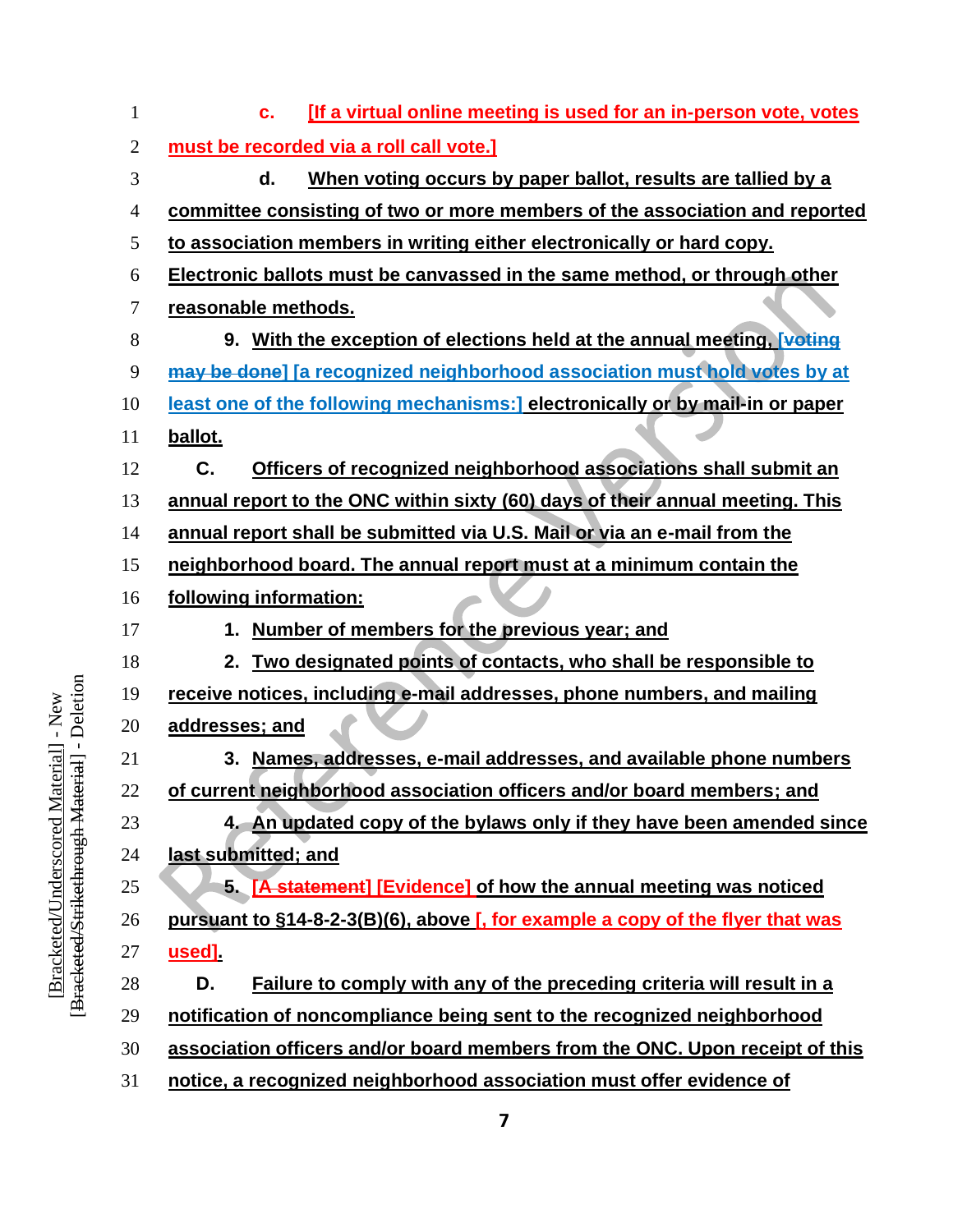| 1              |                       | compliance within 60 days; if it does not comply, the association will be           |
|----------------|-----------------------|-------------------------------------------------------------------------------------|
| $\overline{2}$ |                       | removed from the list of recognized neighborhood associations.                      |
| 3              |                       | §14-8-2-4 APPLICATION AND CRITERIA FOR RECOGNITION OF                               |
| $\overline{4}$ |                       | <b>NEIGHBORHOOD COALITIONS</b>                                                      |
| 5              | А.                    | Any neighborhood coalition may request designation as a                             |
| 6              |                       | recognized neighborhood coalition by submitting a request to the ONC on             |
| 7              |                       | forms provided, together with a copy of the neighborhood coalition's most           |
| 8              | current bylaws.       |                                                                                     |
| 9              | В.                    | The City shall recognize each neighborhood coalition requesting                     |
| 10             |                       | status as a recognized neighborhood coalition under this ordinance where the        |
| 11             |                       | neighborhood [coalition's bylaws, at a minimum, demonstrate conformance             |
| 12             |                       | with all of the following criteria: [ coalition conducts itself fairly, openly, and |
| 13             |                       | democratically. Neighborhood coalitions will be deemed to satisfy this              |
| 14             |                       | obligation when their bylaws demonstrate, or their conduct is not otherwise         |
| 15             |                       | inconsistent with, the following criteria:                                          |
| 16             | 1.                    | [The geographic boundaries of the coalition must be reasonable.                     |
| 17             |                       | <b>Boundaries will be considered reasonable when:</b>                               |
| 18             |                       | They are contiguous; and<br>a.                                                      |
| 19             |                       | They do not include areas within more than two Council<br>$b -$                     |
| 20             | <b>Districts; and</b> |                                                                                     |
| 21             |                       | They do not overlap with the boundaries of any other<br>е.                          |
| 22             |                       | recognized neighborhood coalitions: or                                              |
| 23             |                       | The boundaries were in existence and recognized by the City<br>d.                   |
| 24             |                       | as of October 20, 2017 and the coalition remains in recognized status as of the     |
| 25             |                       | date this ordinance is enacted. 1                                                   |
| 26             |                       | 2. Membership must be open to all recognized neighborhood                           |
| 27             |                       | associations, neighborhood associations, homeowner associations, business           |
| 28             |                       | groups, [and] community groups [within its boundaries, and may also be              |
| 29             |                       | available to individual households and property owners within the boundaries        |
| 30             |                       | of the coalition but who are located outside the boundaries of any recognized       |
| 31             |                       | neighborhood association.] [, individual [ adult] residents, and property           |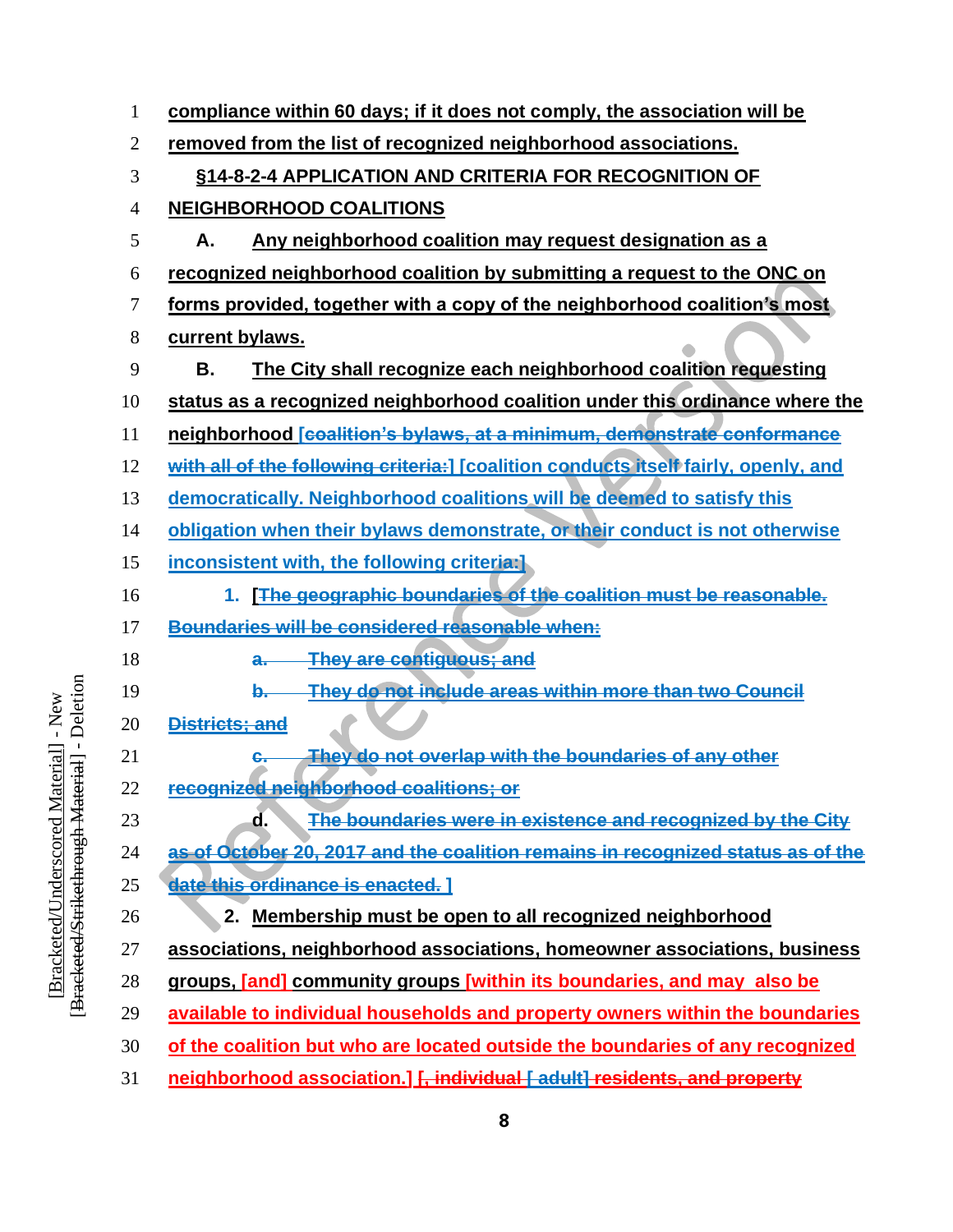| 1              | <b>owners within its boundaries.]</b> [However, no recognized coalition shall have |
|----------------|------------------------------------------------------------------------------------|
| $\mathbf{2}$   | any members in common with other recognized coalitions.] No coalition shall        |
| 3              | limit membership based on race, creed, religion, color, gender, gender             |
| $\overline{4}$ | identity, sexual orientation, age, heritage, national origin, or income. [The      |
| 5              | recognized neighborhood coalition shall in good faith take all reasonable          |
| 6              | steps to notify all recognized neighborhood associations within its boundaries     |
| 7              | of the recognized coalition's existence and to have its membership evenly          |
| 8              | distributed throughout its boundary.] Each member must be eligible to hold         |
| 9              | any officer position within the association.                                       |
| 10             | 3. The bylaws must expressly identify the process of succession when               |
| 11             | an officer steps down voluntarily or is removed, and how vacant positions will     |
| 12             | be filled.                                                                         |
| 13             | 4. Only those associations, groups, and [persons] [households] [within             |
| 14             | the boundaries of the recognized neighborhood coalition] who have                  |
| 15             | affirmatively joined the coalition may be counted as members. The bylaws           |
| 16             | must clearly identify how membership is established. [Dues may be collected,       |
| 17             | however payment] [Payment] of dues cannot be a prerequisite of membership          |
| 18             | or voting rights in the coalition.                                                 |
| 19             | 5. [For the purposes of notice, recognized neighborhood coalitions                 |
| 20             | shall receive notice per the boundaries of member associations or groups           |
| 21             | only, and not for any individual members;]                                         |
| 22             | 6. The coalition shall hold an annual meeting. It shall notify the ONC of          |
| 23             | this meeting at least two weeks in advance, and make a reasonable attempt to       |
| 24             | give notice to all [members] [member associations and groups, and to               |
| 25             | individual and business members residing within its boundaries] at least two       |
| 26             | weeks advance notice through two or more of the following:                         |
| 27             | Website or social media posting;<br>a.                                             |
| 28             | One or more signs placed in prominent locations; or<br>b.                          |
| 29             | E-mail, text message, direct message through social media, or<br>c.                |
| 30             | other form of electronic messages delivered to the known address of each           |
| 31             | member.                                                                            |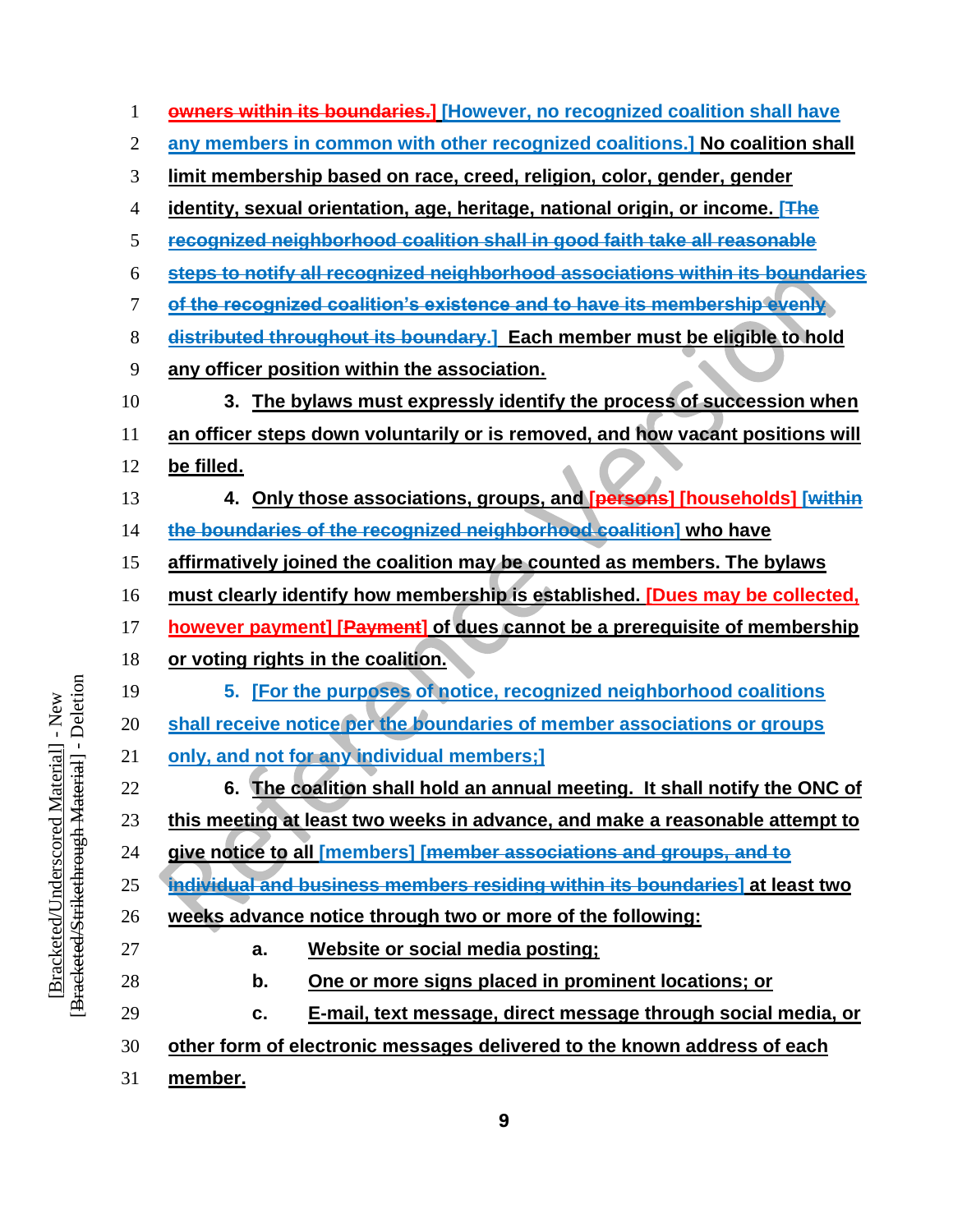**7. The coalition shall not hold an election or a vote of the general membership on any question or candidate(s) unless it is advertised through the methods described in subsection 5 above, at least seven days in advance. 8. Bylaws should be reviewed regularly, but no less frequent than at least once every ten (10) years, and revised and resubmitted to the ONC only as may be necessary to reflect changes in election processes, organizational structure, communication processes, and financial processes. If none of these changes have taken place, the coalition is not required to revise its bylaws. 9. The coalition shall identify an orderly and democratic process for making representative determinations and decisions on behalf of the coalition. For the purposes of this section, a recognized neighborhood coalition's process will be deemed orderly and democratic if decisions are made via a majority [vote] of the [total votes cast by] coalition's officers or members. If an election or vote by the membership is held it will satisfy the requirements of this paragraph where: a. Members are given advance notice as prescribed by §14-8-2- 4(B)(6), above; and b. Each member is afforded the ability to vote using one of the following methods: in-person, mailed paper ballot, or electronic means (except that elections held at the annual meeting must be voted on in person consistent with subsection 9 below); and c. [If a virtual online meeting is used for an in-person vote, votes must be recorded via a roll call vote.] d. When voting occurs by paper ballot, results are tallied by a committee consisting of two or more members of the coalition and reported to coalition members in writing either electronically or hard copy. Electronic Ballots must be canvassed in the same method, or through other reasonable methods. 10.With the exception of elections held at the annual meeting, voting may be done electronically or by mail-in or paper ballot.**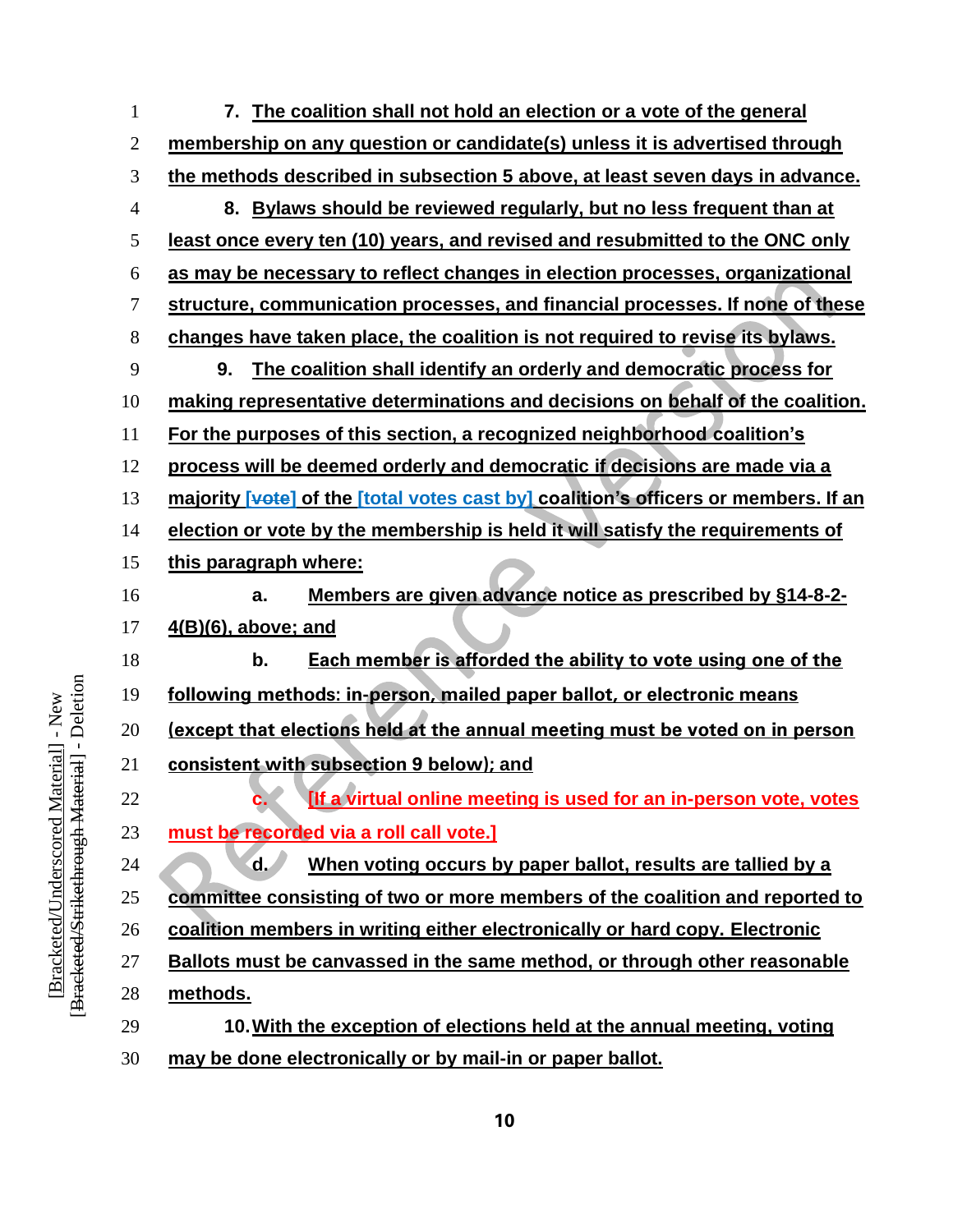| 1              | C.<br>Each recognized neighborhood coalition shall submit an annual              |
|----------------|----------------------------------------------------------------------------------|
| 2              | report to the ONC within sixty days of its annual meeting. This annual report is |
| 3              | to be submitted via U.S. Mail or via e-mail. The annual report must at a         |
| $\overline{4}$ | minimum contain the following information:                                       |
| 5              | 1. The names of all members who are associations or groups, and the              |
| 6              | number of individual members of during the previous year; and                    |
| 7              | 2. Two designated points of contact who shall be responsible to                  |
| 8              | receive notices, including e-mail addresses, phone numbers, and mailing          |
| 9              | addresses and                                                                    |
| 10             | 3. Names, addresses, e-mail addresses, and available phone numbers               |
| 11             | of current recognized neighborhood coalition officers and/or board members;      |
| 12             | <u>and</u>                                                                       |
| 13             | 4. An updated copy of the bylaws only if they have been amended since            |
| 14             | last submitted; and                                                              |
| 15             | 5. A statement of how the annual meeting was noticed pursuant to                 |
| 16             | section §14-8-2-4(B)5.                                                           |
| 17             | Failure to comply with any of the preceding criteria will result in<br>D.        |
| 18             | notification of noncompliance being sent to the recognized neighborhood          |
| 19             | coalition two points of contact. Upon receipt of this notice, a recognized       |
| 20             | neighborhood coalition must offer evidence of compliance within 60 days; if it   |
| 21             | does not comply, the coalition will be lose its recognized status.               |
| 22             | §14-8-2-5 RESPONSIBILITIES OF RECOGNIZED NEIGHBORHOOD                            |
| 23             | <b>ASSOCIATIONS AND RECOGNIZED NEIGHBORHOOD COALITIONS.</b>                      |
| 24             | In addition to any other requirements of this ordinance, recognized<br>Α.        |
| 25             | neighborhood associations and recognized neighborhood coalitions shall:          |
| 26             | 1. By interaction with their members, residents, and the city, strive to         |
| 27             | <b>[support]</b> [engage with] community and land use planning, protect the      |
| 28             | environment, and promote the community welfare;                                  |
| 29             | 2. Strive to foster communication between the recognized                         |
| 30             | neighborhood association and/or recognized neighborhood coalition and city       |
| 31             | government on plans, proposals, and activities affecting their area;             |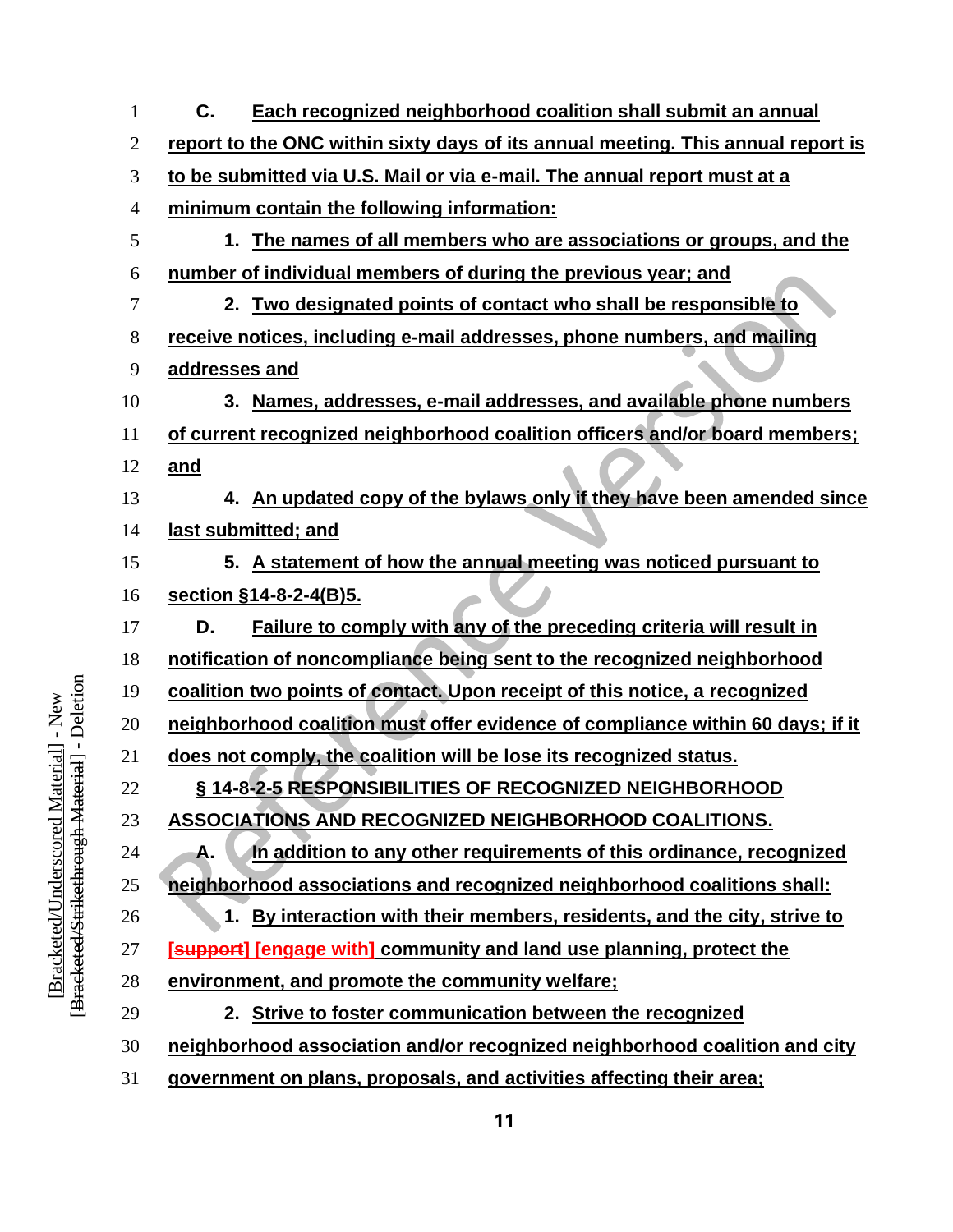| 1              | 3. Use best efforts to inform members and other eligible participants in      |
|----------------|-------------------------------------------------------------------------------|
| $\overline{2}$ | their neighborhood association and/or coalition boundary of current issues    |
| 3              | [for discussion]                                                              |
| 4              | 4. When presenting its official position on an issue to the city or a city    |
| 5              | board or commission, be prepared to identify whether the decision was         |
| 6              | reached by the board, a poll of the general membership, or by a vote at a     |
| 7              | general membership, and the vote for and against the position.                |
| 8              | §14-8-2-6 HOMEOWNER ASSOCIATIONS, BUSINESS COALITIONS, AND                    |
| 9              | <b>COMMUNITY ORGANIZATIONS</b>                                                |
| 10             | Homeowner associations, business coalitions, and community<br>А.              |
| 11             | organizations may register with ONC by providing the following information:   |
| 12             | 1. A mailing address and an e-mail address where it wishes                    |
| 13             | communications to be sent; such designation may be changed when               |
| 14             | appropriate.                                                                  |
| 15             | 2. A definition of the physical boundaries of the homeowner                   |
| 16             | association, business coalition, or community organization and/or common      |
| 17             | interests.                                                                    |
| 18             | Organizations that provide this information with the ONC will have<br>В.      |
| 19             | access to all ONC services, including the ability to participate in the ONC's |
| 20             | annual Neighborhood Summit. However, homeowner associations, business         |
| 21             | coalitions, and community organizations are not recognized and will not       |
| 22             | <u>receive notification per the Integrated Development Ordinance (IDO).</u>   |
| 23             | §14-8-2-7 RESPONSIBILITIES OF CITY DEPARTMENTS OTHER THAN ONC                 |
| 24             | The relevant City department(s) shall notify, via electronic notice,<br>А.    |
| 25             | recognized neighborhood associations and recognized neighborhood              |
| 26             | coalitions whose boundaries include or are within one mile of the following:  |
| 27             | <b>Changes in City services; and</b><br>1.                                    |
| 28             | Major infrastructure projects.<br>2.                                          |
| 29             | The relevant City department(s) shall notify, via mailed or electronic<br>В.  |
| 30             | notice, recognized neighborhood associations and recognized neighborhood      |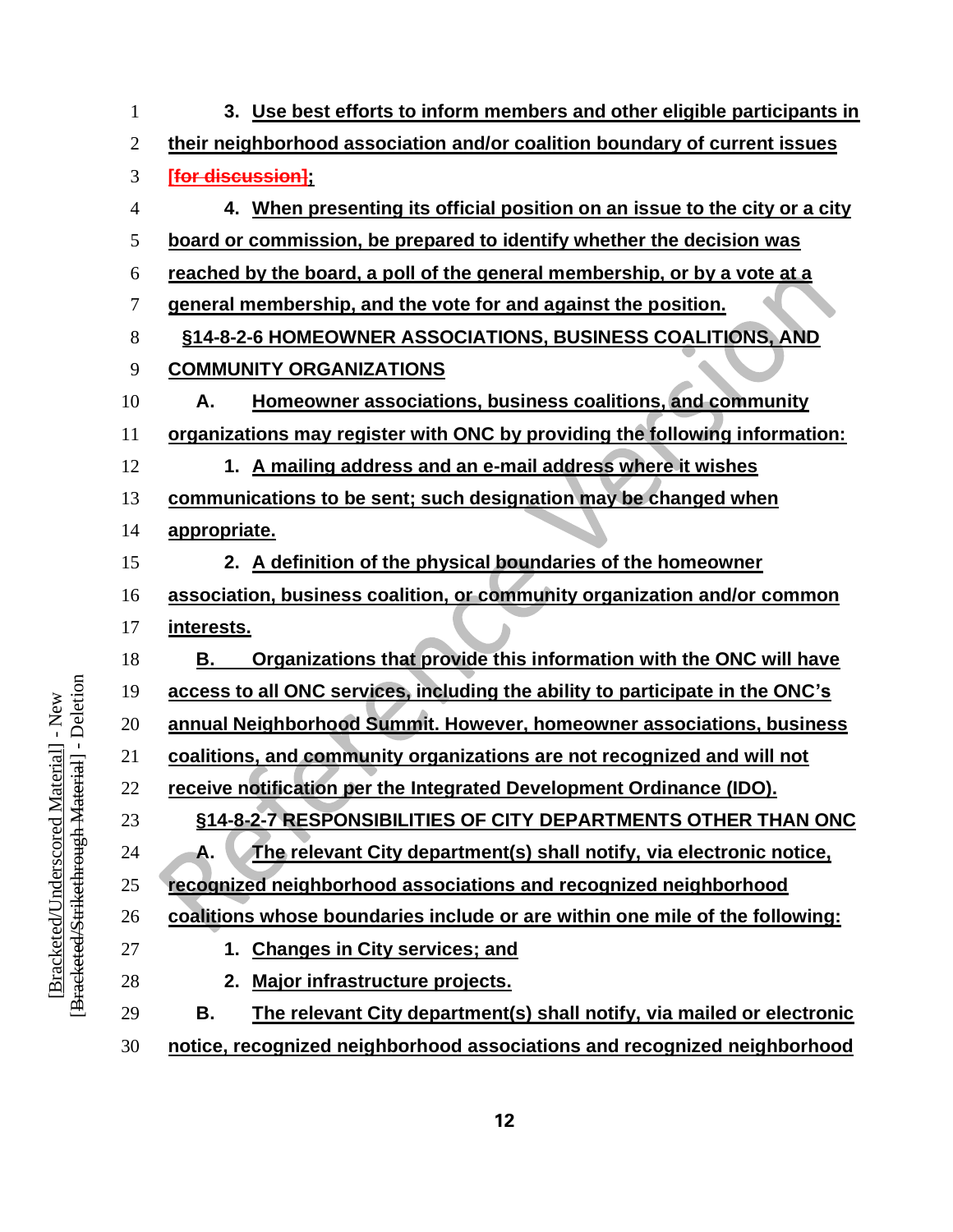| $\mathbf{1}$   | coalitions of major City development or redevelopment per the requirements     |
|----------------|--------------------------------------------------------------------------------|
| $\overline{c}$ | of the IDO                                                                     |
| 3              | C.<br>The relevant City department(s) shall notify, via electronic notice, to  |
| 4              | the recognized neighborhood associations and coalitions within one mile of     |
| 5              | any City street construction, closure, and/or major repair, other than         |
| 6              | emergency work.                                                                |
| 7              | The relevant City department(s) shall notify, via electronic notice,<br>D.     |
| 8              | recognized neighborhood associations of filming on City streets within a 300-  |
| 9              | foot radius of filming.                                                        |
| 10             | <b>§14-8-2-[7][8]- RESPONSIBILITIES OF THE ONC</b>                             |
| 11             | The ONC shall:<br>А.                                                           |
| 12             | 1. Make available on the City website the requirements for recognition         |
| 13             | under this ordinance, and upon request advise interested persons of these      |
| 14             | requirements;                                                                  |
| 15             | 2. Verify [if] [whether] each recognized neighborhood association and          |
| 16             | recognized neighborhood coalition has met the requirements for recognition     |
| 17             | within sixty days of the due date of each association's or coalition's annual  |
| 18             | report;                                                                        |
| 19             | 3. Annually notify each recognized neighborhood association and                |
| 20             | recognized neighborhood coalition of its current recognition status through e- |
| 21             | mail or U.S. mail; City agencies shall also be advised of association's and    |
| 22             | coalition's status;                                                            |
| 23             | 4. Encourage individuals to participate in their relevant existing             |
| 24             | recognized neighborhood association and recognized neighborhood coalition;     |
| 25             | 5. Aide City officials, recognized neighborhood associations and               |
| 26             | recognized neighborhood coalitions, and the general public during the          |
| 27             | community planning area assessment process outlined in the IDO,                |
| 28             | emphasizing collaboration and partnerships with all implementing               |
| 29             | departments;                                                                   |
| 30             | Provide via the ONC website a current list of all city government<br>6.        |
| 31             | agencies, their department heads, and corresponding contact information;       |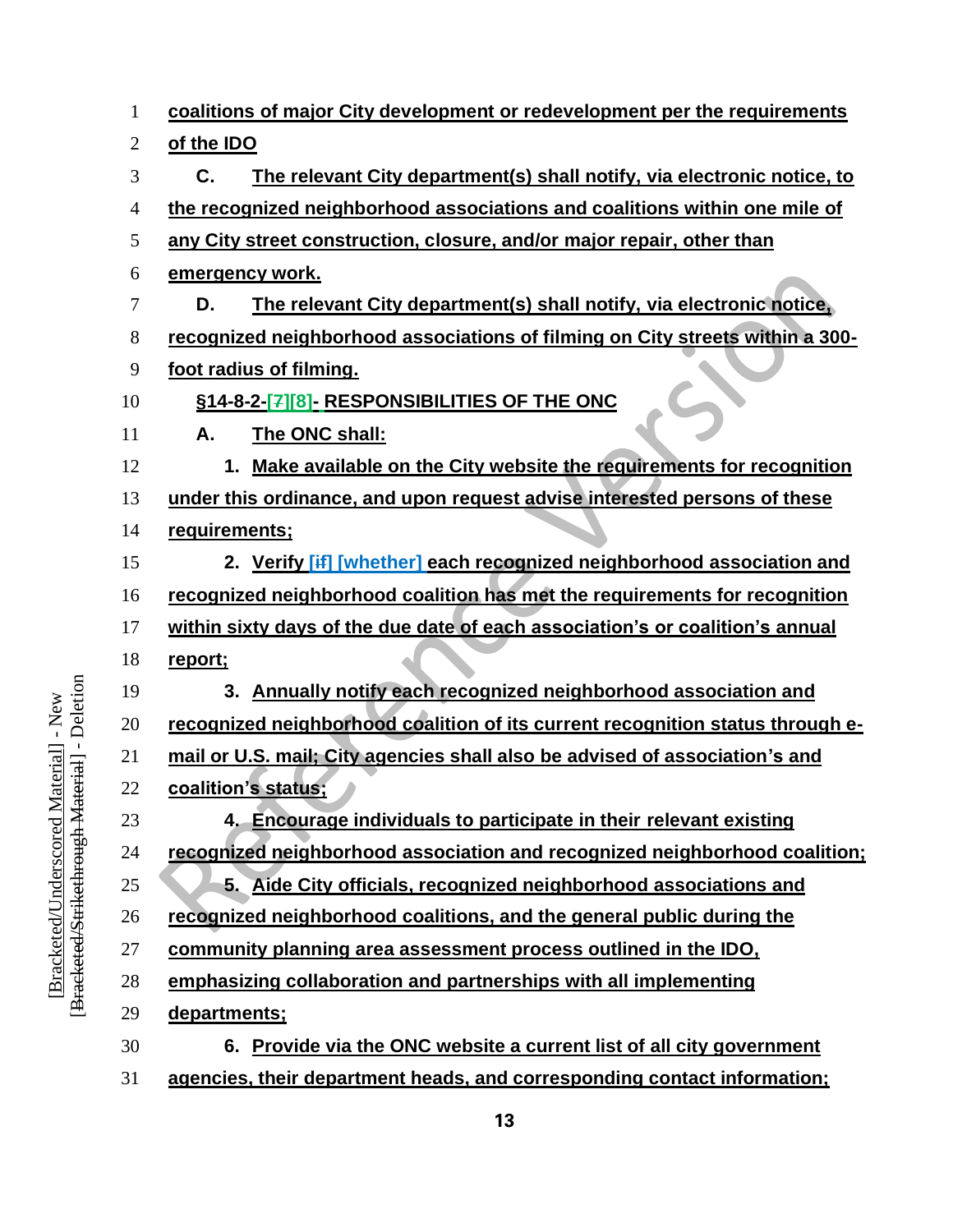| 1              | 7. Advise the public of available grant programs and self-help projects          |
|----------------|----------------------------------------------------------------------------------|
| $\overline{2}$ | including but not limited to [the NeighborWoods Program, the City                |
| 3              | <b>Neighborhood Sign Program] [programs that enhance communities and</b>         |
| 4              | guality of life], and [the Bernalillo County Neighborhood] grant program[s] that |
| 5              | could enhance the quality of life within their neighborhoods;                    |
| 6              | 8. [Upon request, connect] [Connect] the public with the appropriate             |
| 7              | City staff or agencies [,and help ensure that inquiries get an initial response  |
| 8              | electronically or by mail within seven days of receipts of any correspondence    |
| 9              | received from any recognized association or coalition that requests an           |
| 10             | answer, definition or status of any city project within their boundaries];       |
| 11             | 9. [Upon request, refer] [Refer] individuals and associations to the City        |
| 12             | <b>Legal Department's Alternative Dispute Resolution Program to assist in</b>    |
| 13             | resolving neighborhood disputes;                                                 |
| 14             | 10. Provide pertinent City information to the public upon request and            |
| 15             | maintain links on its City webpage to commonly requested resources and           |
| 16             | information;                                                                     |
| 17             | 11. Maintain on the ONC webpage links to the Planning Department's               |
| 18             | resources regarding current development and permit applications;                 |
| 19             | 12. Provide a city newsletter to inform the public about happenings in           |
| 20             | City government [at least quarterly];                                            |
| 21             | 13. Provide [to the public] workshops and trainings concerning city              |
| 22             | procedures and actions as well as the effective operation of neighborhood        |
| 23             | associations; such workshops shall be provided free of charge [for all           |
| 24             | attendees [, and must be open to all. Such workshops or trainings will occur     |
| 25             | at least once annually];                                                         |
| 26             | 14. Once per calendar year, provide a citywide neighborhood summit               |
| 27             | [that is noticed and open to all recognized neighborhood association,            |
| 28             | recognized neighborhood coalitions, and any other interested persons];           |
| 29             | 15. Upon the request of any person, supply contact information for the           |
| 30             | two designated points of contact for recognized neighborhood association or      |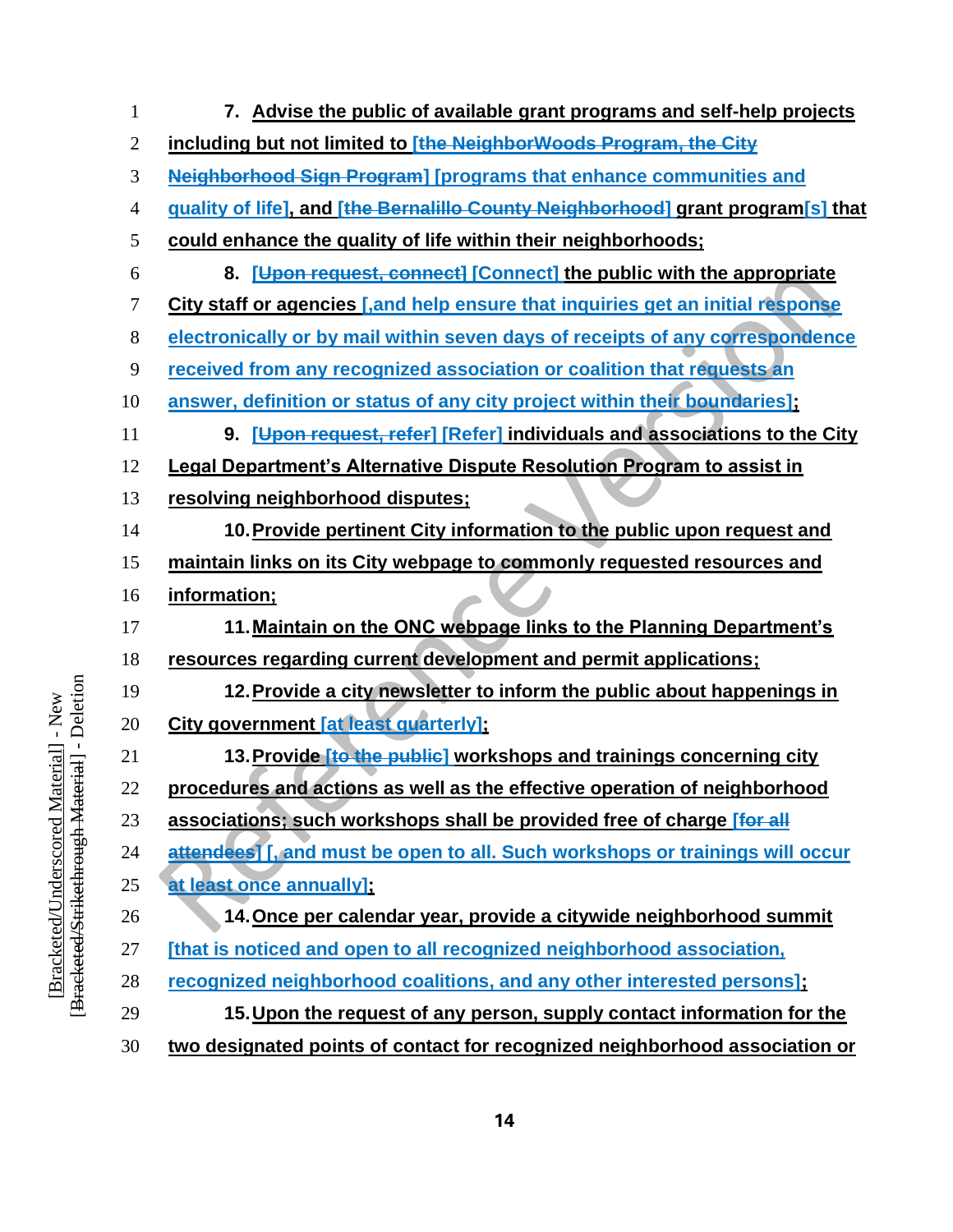| $\mathbf{1}$   | recognized neighborhood coalition representatives, as most recently specified           |
|----------------|-----------------------------------------------------------------------------------------|
| $\overline{2}$ | by each recognized neighborhood association or coalition;                               |
| 3              | 16. Upon request, provide relevant City departments with the contact                    |
| $\overline{4}$ | information for recognized neighborhood associations or recognized                      |
| 5              | neighborhood coalition;                                                                 |
| 6              | 17. Pursuant to §14-16-6-1 of the IDO, notice shall be provided, which                  |
| 7              | specifies requirements for mailed or electronic notice, posted signs, web               |
| 8              | postings, and/or published notice; the ONC shall provide to the permit                  |
| 9              | applicant required recognized neighborhood association and/or recognized                |
| 10             | neighborhood coalition point of contact information;                                    |
| 11             | 18. Provide its newsletter and any information, other than notifications                |
| 12             | described in section §14-16-6-1 of the IDO, to any person, homeowner                    |
| 13             | association, business coalition, and community organization, whether or not             |
| 14             | they have provided the information in section §14-[48][8]-2-4(A), upon                  |
| 15             | request[;                                                                               |
| 16             | 19. Offer guidance, assistance, and resources (to the extent available) to              |
| 17             | recognized neighborhood associations and coalitions in meeting their                    |
| 18             | notification obligations for certain meeting and votes as prescribed by this            |
| 19             | ordinance]                                                                              |
| 20             | В.<br>The ONC has no involvement with land use, permit applications, and                |
| 21             | development beyond providing applicants with the required neighborhood                  |
| 22             | contact information and maintaining the ONC webpage links to the Planning               |
| 23             | Department's resources regarding current development projects and permit                |
| 24             | applications.                                                                           |
| 25             | <b>Public Records. Documents and information submitted to the ONC</b><br>$\mathbf{C}$ . |
| 26             | pursuant to this ordinance constitute public records and will be made                   |
| 27             | available to the public as otherwise required by law.]"                                 |
| 28             | [§14-8-2-[8][9]- DEVELOPER RESPONSIBILITIES                                             |
| 29             | Developers and persons engaging recognized neighborhood associations and                |
| 30             | coalitions relating to development proposals shall act with diligence and good          |
| $\bigcap$ 1    |                                                                                         |

**faith in coordinating with neighborhood members and representatives. It is the**